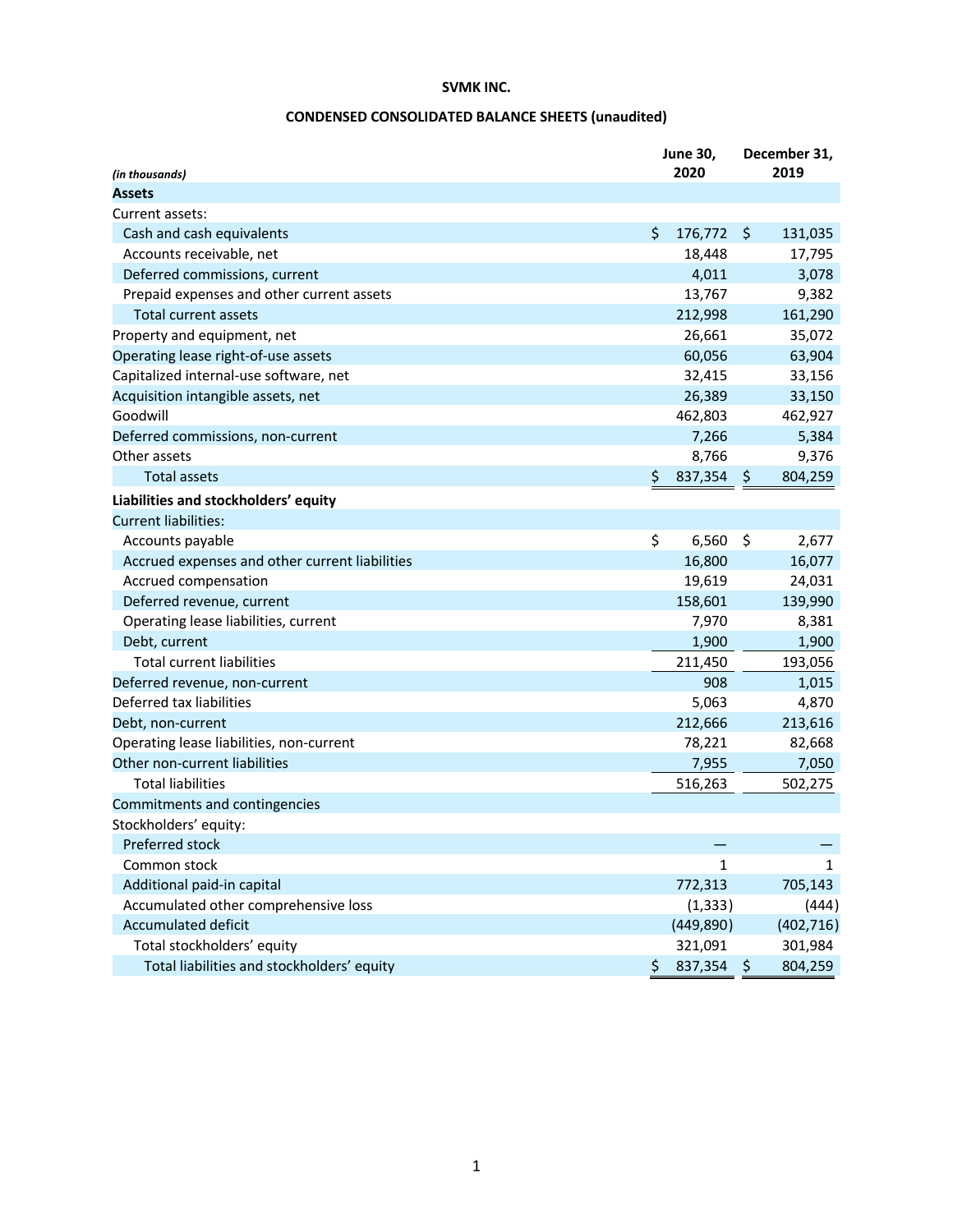|                                                                                   | <b>Three Months Ended</b><br><b>June 30,</b> |           |    |           |    | <b>Six Months Ended</b><br><b>June 30,</b> |    |           |
|-----------------------------------------------------------------------------------|----------------------------------------------|-----------|----|-----------|----|--------------------------------------------|----|-----------|
| (in thousands, except per share amounts)                                          |                                              | 2020      |    | 2019      |    | 2020                                       |    | 2019      |
| Revenue                                                                           | \$                                           | 90,941    | Ś. | 75,139    | Ŝ. | 179,206                                    | Ŝ. | 143,780   |
| Cost of revenue (1)(2)                                                            |                                              | 21,009    |    | 19,047    |    | 40,953                                     |    | 36,577    |
| Gross profit                                                                      |                                              | 69,932    |    | 56,092    |    | 138,253                                    |    | 107,203   |
| Operating expenses:                                                               |                                              |           |    |           |    |                                            |    |           |
| Research and development <sup>(1)</sup>                                           |                                              | 26,571    |    | 22,407    |    | 53,128                                     |    | 43,213    |
| Sales and marketing $(1)(2)$                                                      |                                              | 42,578    |    | 29,689    |    | 84,669                                     |    | 55,739    |
| General and administrative (1)                                                    |                                              | 21,339    |    | 19,746    |    | 43,271                                     |    | 40,302    |
| Restructuring                                                                     |                                              |           |    |           |    |                                            |    | (66)      |
| Total operating expenses                                                          |                                              | 90,488    |    | 71,842    |    | 181,068                                    |    | 139,188   |
| Loss from operations                                                              |                                              | (20,556)  |    | (15,750)  |    | (42,815)                                   |    | (31, 985) |
| Interest expense                                                                  |                                              | 2,422     |    | 3,647     |    | 5,508                                      |    | 7,306     |
| Other non-operating (income) expense, net                                         |                                              | 102       |    | (575)     |    | (1, 134)                                   |    | (2, 554)  |
| Loss before income taxes                                                          |                                              | (23,080)  |    | (18, 822) |    | (47, 189)                                  |    | (36,737)  |
| Provision for (benefit from) income taxes                                         |                                              | (156)     |    | (344)     |    | (15)                                       |    | (482)     |
| <b>Net loss</b>                                                                   | \$                                           | (22, 924) | S  | (18, 478) | \$ | (47, 174)                                  | S  | (36, 255) |
| Net loss per share, basic and diluted                                             |                                              | (0.17)    | S  | (0.14)    |    | (0.34)                                     | S  | (0.28)    |
| Weighted-average shares used in computing basic and<br>diluted net loss per share |                                              | 138,777   |    | 131,099   |    | 137,844                                    |    | 128,943   |

## **CONDENSED CONSOLIDATED STATEMENTS OF OPERATIONS (unaudited)**

(1) Includes stock-based compensation, net of amounts capitalized as follows:

|                                                      |      | <b>Three Months Ended</b><br><b>June 30,</b> |      |        |      | <b>Six Months Ended</b><br><b>June 30,</b> |  |        |
|------------------------------------------------------|------|----------------------------------------------|------|--------|------|--------------------------------------------|--|--------|
| (in thousands)                                       | 2020 |                                              | 2019 |        | 2020 |                                            |  | 2019   |
| Cost of revenue                                      | S    | 1,047                                        |      | 991    |      | 2,007                                      |  | 2,087  |
| Research and development                             |      | 7.496                                        |      | 5,629  |      | 13,953                                     |  | 10,395 |
| Sales and marketing                                  |      | 4.841                                        |      | 3,016  |      | 9,184                                      |  | 5,796  |
| General and administrative                           |      | 6,087                                        |      | 5,518  |      | 11,829                                     |  | 11,987 |
| Stock-based compensation, net of amounts capitalized |      | 19,471                                       |      | 15.154 |      | 36,973                                     |  | 30,265 |

(2) Includes amortization of acquisition intangible assets as follows:

|                                               | <b>Three Months Ended</b><br><b>June 30.</b> |       |      |       |      |       | <b>Six Months Ended</b><br><b>June 30,</b> |       |
|-----------------------------------------------|----------------------------------------------|-------|------|-------|------|-------|--------------------------------------------|-------|
| (in thousands)                                | 2020                                         |       | 2019 |       | 2020 |       | 2019                                       |       |
| Cost of revenue                               |                                              | 2,003 |      | 1.403 |      | 4,013 |                                            | 1,891 |
| Sales and marketing                           |                                              | 1,355 |      | 766   |      | 2.713 |                                            | 1,303 |
| Amortization of acquisition intangible assets |                                              | 3,358 |      | 2,169 |      | 6,726 |                                            | 3,194 |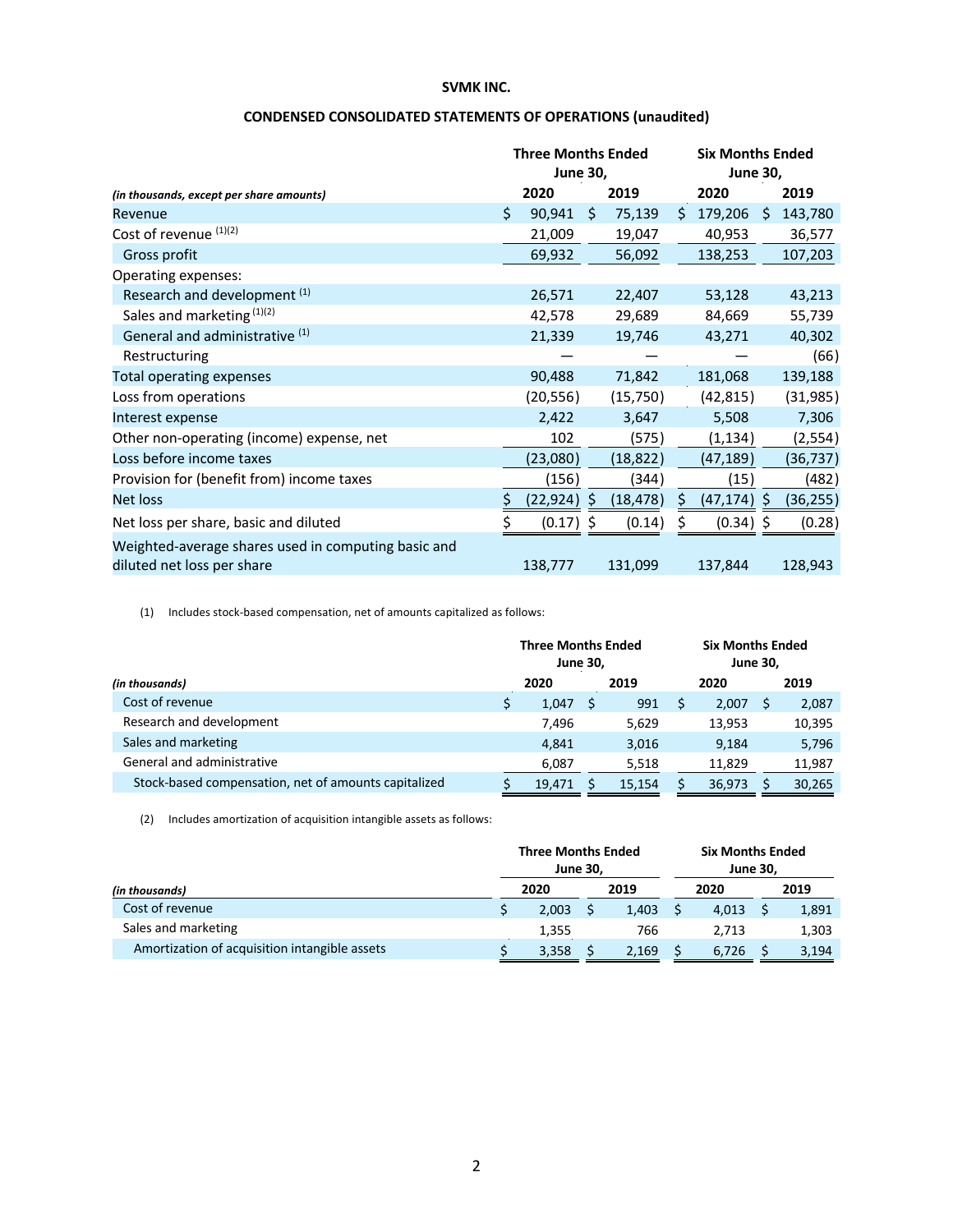# **CONDENSED CONSOLIDATED STATEMENTS OF CASH FLOWS (unaudited)**

|                                                                                  | Six Months Ended June 30, |           |     |           |  |  |  |  |  |  |  |  |
|----------------------------------------------------------------------------------|---------------------------|-----------|-----|-----------|--|--|--|--|--|--|--|--|
| (in thousands)                                                                   |                           | 2020      |     | 2019      |  |  |  |  |  |  |  |  |
| Cash flows from operating activities                                             |                           |           |     |           |  |  |  |  |  |  |  |  |
| Net loss                                                                         | \$                        | (47, 174) | -\$ | (36, 255) |  |  |  |  |  |  |  |  |
| Adjustments to reconcile net loss to net cash provided by operating activities:  |                           |           |     |           |  |  |  |  |  |  |  |  |
| Depreciation and amortization                                                    |                           | 24,502    |     | 20,695    |  |  |  |  |  |  |  |  |
| Non-cash leases expense                                                          |                           | 6,830     |     | 6,059     |  |  |  |  |  |  |  |  |
| Stock-based compensation expense, net of amounts capitalized                     |                           | 36,973    |     | 30,265    |  |  |  |  |  |  |  |  |
| Deferred income taxes                                                            |                           | 195       |     | (415)     |  |  |  |  |  |  |  |  |
| Gain on sale of a private company investment                                     |                           | (1,001)   |     | (1,001)   |  |  |  |  |  |  |  |  |
| Other                                                                            |                           | 1,678     |     | 51        |  |  |  |  |  |  |  |  |
| Changes in assets and liabilities:                                               |                           |           |     |           |  |  |  |  |  |  |  |  |
| Accounts receivable                                                              |                           | (1,506)   |     | (1,830)   |  |  |  |  |  |  |  |  |
| Prepaid expenses and other assets                                                |                           | (6, 714)  |     | (3, 387)  |  |  |  |  |  |  |  |  |
| Accounts payable and accrued liabilities                                         |                           | 5,659     |     | 1,996     |  |  |  |  |  |  |  |  |
| Accrued compensation                                                             |                           | (4,408)   |     | (6, 311)  |  |  |  |  |  |  |  |  |
| Deferred revenue                                                                 |                           | 18,720    |     | 18,576    |  |  |  |  |  |  |  |  |
| Operating lease liabilities                                                      |                           | (7,659)   |     | (6, 731)  |  |  |  |  |  |  |  |  |
| Net cash provided by operating activities                                        |                           | 26,095    |     | 21,712    |  |  |  |  |  |  |  |  |
| Cash flows from investing activities                                             |                           |           |     |           |  |  |  |  |  |  |  |  |
| Acquisitions, net of cash acquired                                               |                           |           |     | (53, 138) |  |  |  |  |  |  |  |  |
| Purchases of property and equipment                                              |                           | (772)     |     | (1, 335)  |  |  |  |  |  |  |  |  |
| Capitalized internal-use software                                                |                           | (5, 372)  |     | (6, 527)  |  |  |  |  |  |  |  |  |
| Proceeds from sale of a private company investment                               |                           | 1,001     |     | 1,001     |  |  |  |  |  |  |  |  |
| Net cash used in investing activities                                            |                           | (5, 143)  |     | (59, 999) |  |  |  |  |  |  |  |  |
| Cash flows from financing activities                                             |                           |           |     |           |  |  |  |  |  |  |  |  |
| Proceeds from stock option exercises                                             |                           | 24,279    |     | 37,593    |  |  |  |  |  |  |  |  |
| Proceeds from employee stock purchase plan                                       |                           | 3,082     |     | 2,662     |  |  |  |  |  |  |  |  |
| Repayment of debt                                                                |                           | (1,100)   |     | (1, 100)  |  |  |  |  |  |  |  |  |
| Net cash provided by financing activities                                        |                           | 26,261    |     | 39,155    |  |  |  |  |  |  |  |  |
| Effect of exchange rate changes on cash                                          |                           | (1,090)   |     | (55)      |  |  |  |  |  |  |  |  |
| Net increase in cash, cash equivalents and restricted cash                       |                           | 46,123    |     | 813       |  |  |  |  |  |  |  |  |
| Cash, cash equivalents and restricted cash at beginning of period                |                           | 131,683   |     | 154,371   |  |  |  |  |  |  |  |  |
| Cash, cash equivalents and restricted cash at end of period                      | \$                        | 177,806   | \$  | 155,184   |  |  |  |  |  |  |  |  |
| Supplemental cash flow data:                                                     |                           |           |     |           |  |  |  |  |  |  |  |  |
| Interest paid for term debt                                                      | <u>\$</u>                 | 5,198     | \$  | 6,913     |  |  |  |  |  |  |  |  |
| Income taxes paid                                                                | \$                        | 394       | \$  | 676       |  |  |  |  |  |  |  |  |
| Non-cash investing and financing transactions:                                   |                           |           |     |           |  |  |  |  |  |  |  |  |
| Fair value of common stock issued as acquisition consideration                   | \$                        |           | \$  | 30,092    |  |  |  |  |  |  |  |  |
| Stock compensation included in capitalized software costs                        | \$                        | 1,486     | \$  | 2,031     |  |  |  |  |  |  |  |  |
| Accrued unpaid capital expenditures                                              | \$                        | 7         | \$  | 321       |  |  |  |  |  |  |  |  |
| Lease liabilities arising from obtaining right-of-use assets                     | \$                        |           | \$  | 2,477     |  |  |  |  |  |  |  |  |
| Proceeds receivable from stock option exercises                                  | \$                        | 1,350     | \$  |           |  |  |  |  |  |  |  |  |
| Derecognized financing obligation related to building due to adoption of ASC 842 | $\frac{1}{2}$             |           | \$  | 92,009    |  |  |  |  |  |  |  |  |
| Derecognized building due to adoption of ASC 842                                 | \$                        |           | \$  | 71,781    |  |  |  |  |  |  |  |  |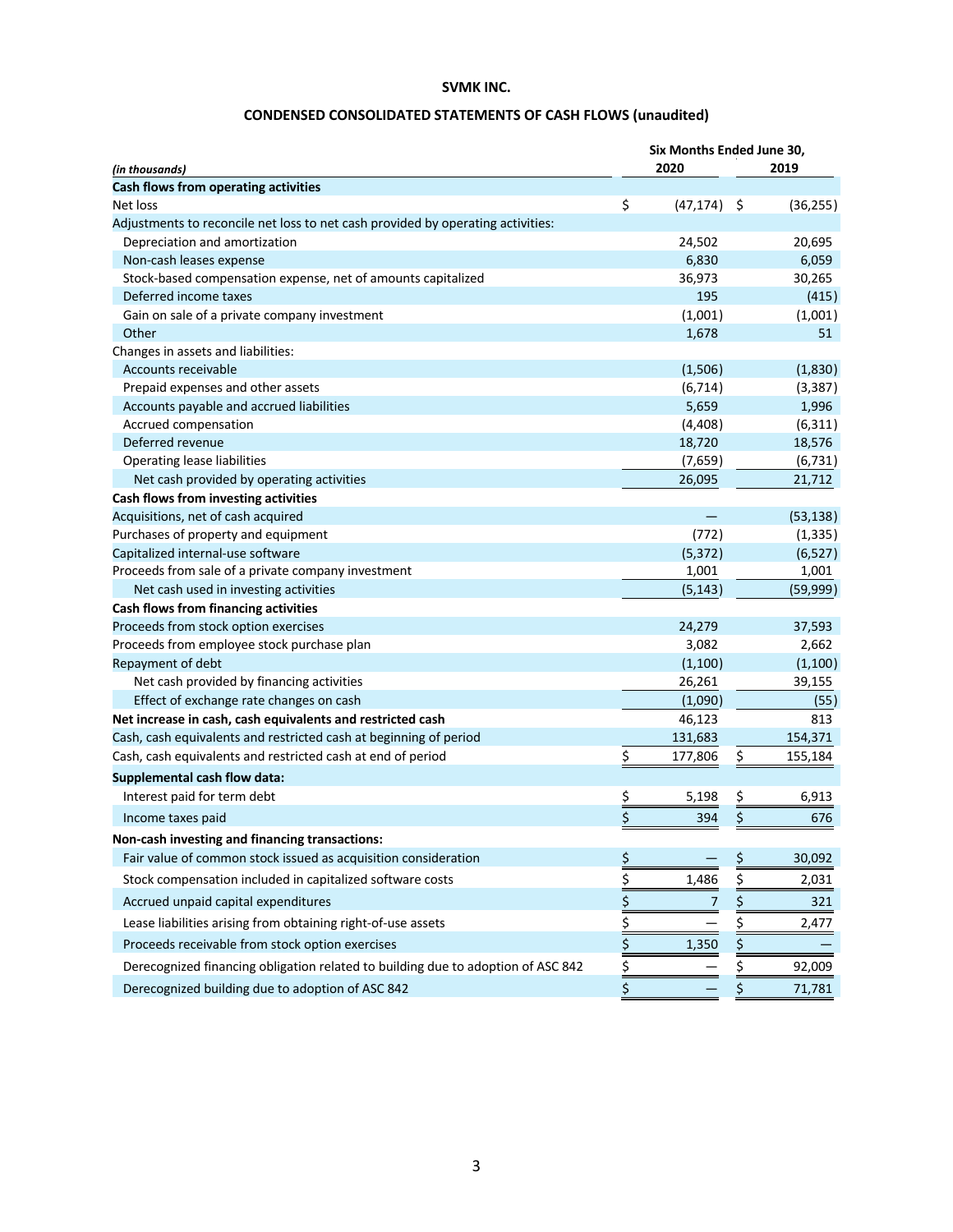## **RECONCILIATION OF GAAP TO NON-GAAP DATA (unaudited)(1)**

#### **Reconciliation of GAAP to Non-GAAP (Loss) Income from Operations**

|                                               | <b>Three Months Ended</b><br><b>June 30,</b> |           |   |          |  |           | <b>June 30,</b> | <b>Six Months Ended</b> |
|-----------------------------------------------|----------------------------------------------|-----------|---|----------|--|-----------|-----------------|-------------------------|
| (in thousands, except percentages)            |                                              | 2020      |   | 2019     |  | 2020      |                 | 2019                    |
| <b>GAAP Loss from operations</b>              |                                              | (20, 556) | S | (15,750) |  | (42, 815) | S               | (31,985)                |
| <b>GAAP Operating margin</b>                  |                                              | (23)%     |   | $(21)$ % |  | $(24)$ %  |                 | (22)%                   |
| Stock-based compensation, net                 |                                              | 19,471    |   | 15,154   |  | 36,973    |                 | 30,265                  |
| Amortization of acquisition intangible assets |                                              | 3,358     |   | 2,169    |  | 6,726     |                 | 3,194                   |
| Restructuring                                 |                                              |           |   |          |  |           |                 | (66)                    |
| Non-GAAP (Loss) Income from operations        |                                              | 2,273     |   | 1,573    |  | 884       | ς               | 1,408                   |
| Non-GAAP Operating margin                     |                                              | 2%        |   | 2%       |  | $-$ %     |                 | 1%                      |

#### **Reconciliation of GAAP to Non-GAAP Loss and Loss per diluted share**

|                                                                                |      | <b>Three Months Ended</b><br><b>June 30,</b> |      |           |     | <b>Six Months Ended</b><br><b>June 30,</b> |    |           |
|--------------------------------------------------------------------------------|------|----------------------------------------------|------|-----------|-----|--------------------------------------------|----|-----------|
| (in thousands, except per share amounts)                                       | 2020 |                                              | 2019 |           |     | 2020                                       |    | 2019      |
| <b>GAAP Net loss</b>                                                           | \$   | (22, 924)                                    | \$   | (18, 478) | \$  | (47,174)                                   | \$ | (36, 255) |
| GAAP Net loss per diluted share                                                |      | (0.17)                                       | S    | (0.14)    |     | (0.34)                                     | S  | (0.28)    |
| Weighted-average shares used to compute GAAP net                               |      |                                              |      |           |     |                                            |    |           |
| loss per diluted share                                                         |      | 138,777                                      |      | 131,099   |     | 137,844                                    |    | 128,943   |
|                                                                                |      |                                              |      |           |     |                                            |    |           |
| Stock-based compensation, net                                                  |      | 19,471                                       |      | 15,154    |     | 36,973                                     |    | 30,265    |
| Amortization of acquisition intangible assets                                  |      | 3,358                                        |      | 2,169     |     | 6,726                                      |    | 3,194     |
| Restructuring                                                                  |      |                                              |      |           |     |                                            |    | (66)      |
| Gain on sale of a private company investment                                   |      |                                              |      |           |     | (1,001)                                    |    | (1,001)   |
| Income tax effect on Non-GAAP adjustments (2)                                  |      | (122)                                        |      | 94        |     | (25)                                       |    | 188       |
|                                                                                |      |                                              |      |           |     |                                            |    |           |
| Non-GAAP Net loss                                                              |      | (217)                                        | \$   | (1,061)   | \$. | (4,501)                                    | S  | (3,675)   |
| Non-GAAP Net loss per diluted share                                            |      |                                              |      | (0.01)    |     | (0.03)                                     |    | (0.03)    |
| Weighted-average shares used to compute Non-GAAP<br>net loss per diluted share |      | 138,777                                      |      | 131,099   |     | 137,844                                    |    | 128,943   |

(1) Please see Appendix A for explanation of non-GAAP measures used.

(2) Due to the full valuation allowance on our US deferred tax assets, there were no tax effects associated with the Non-GAAP adjustments for stock-based compensation, net, restructuring and gain on sale of a private company investment. Non-GAAP adjustments pertain to the income tax effects of amortization of acquisition-related intangible assets.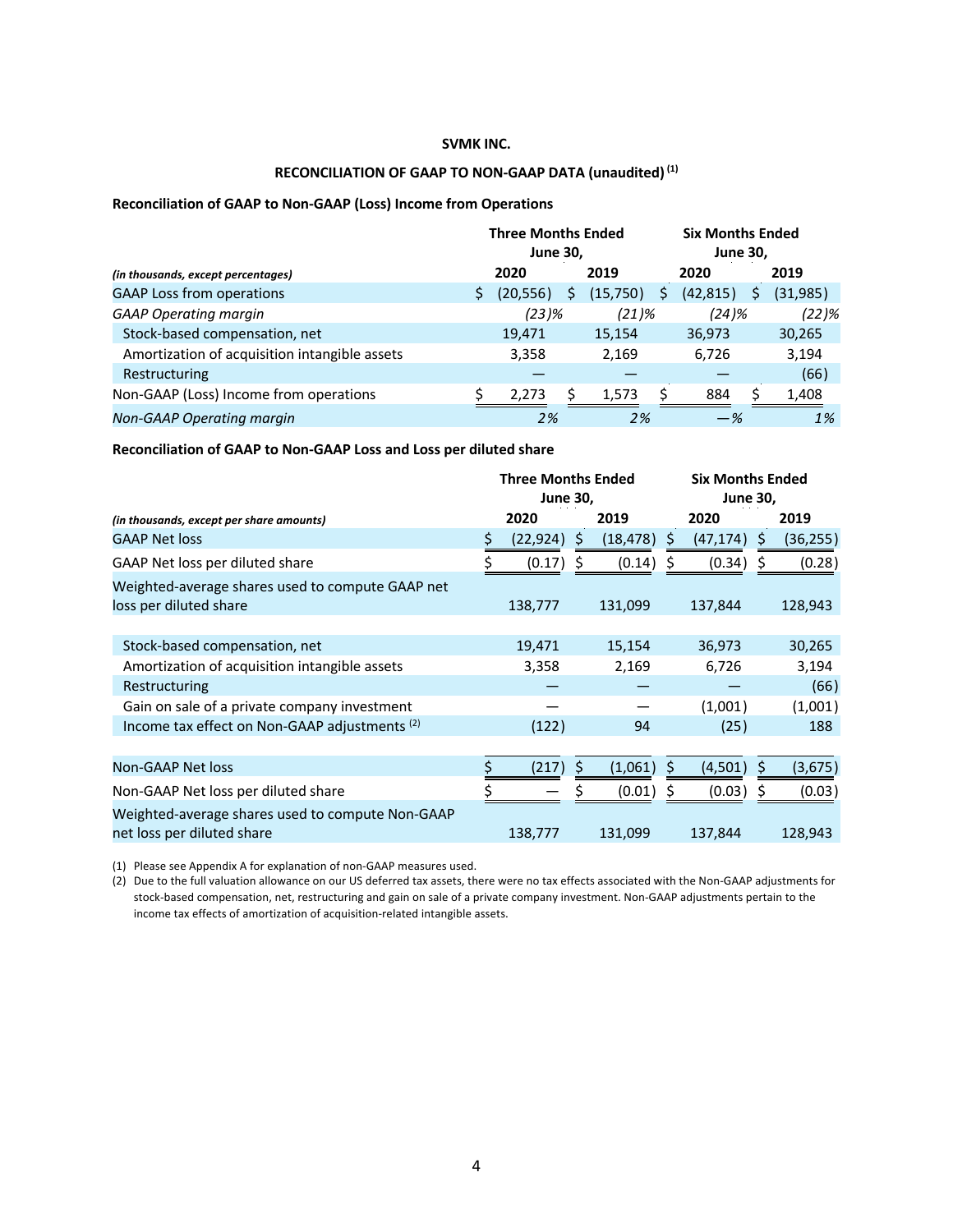# **RECONCILIATION OF GAAP TO NON-GAAP DATA (unaudited)(1)**

## **Calculation of Free Cash Flow**

|                                           |  | <b>Three Months Ended</b><br><b>June 30.</b> |         |  | <b>Six Months Ended</b><br><b>June 30.</b> |  |          |
|-------------------------------------------|--|----------------------------------------------|---------|--|--------------------------------------------|--|----------|
| (in thousands)                            |  | 2020                                         | 2019    |  | 2020                                       |  | 2019     |
| Net cash provided by operating activities |  | 21.862                                       | 13.909  |  | 26.095                                     |  | 21,712   |
| Purchases of property and equipment       |  | (366)                                        | (754)   |  | (772)                                      |  | (1, 335) |
| Capitalized internal-use software         |  | (2, 426)                                     | (3,377) |  | (5, 372)                                   |  | (6, 527) |
| Free cash flow                            |  | 19.070                                       | 9,778   |  | 19.951                                     |  | 13,850   |

## **Supplemental GAAP and Non-GAAP Information**

|                                               |      | <b>Three Months Ended</b><br><b>June 30,</b> |    |        | <b>Six Months Ended</b><br><b>June 30,</b> |         |                    |         |  |
|-----------------------------------------------|------|----------------------------------------------|----|--------|--------------------------------------------|---------|--------------------|---------|--|
| (in thousands, except percentages)            | 2020 |                                              |    |        |                                            | 2020    |                    | 2019    |  |
| <b>GAAP Gross profit</b>                      | \$   | 69.932                                       | \$ | 56,092 | Ŝ.                                         | 138,253 | Ś.                 | 107,203 |  |
| <b>GAAP Gross margin</b>                      |      | 77%                                          |    | 75%    |                                            | 77%     |                    | 75%     |  |
| Stock-based compensation, net                 |      | 1.047                                        |    | 991    |                                            | 2,007   |                    | 2,087   |  |
| Amortization of acquisition intangible assets |      | 2,003                                        |    | 1,403  |                                            | 4,013   |                    | 1,891   |  |
| Non-GAAP Gross profit                         | \$   | 72,982                                       | \$ | 58,486 | Ŝ.                                         | 144,273 | Ś                  | 111,181 |  |
| Non-GAAP Gross margin                         |      | 80%                                          |    | 78%    |                                            | 81%     |                    | 77%     |  |
| <b>GAAP Research and development</b>          | \$   | 26,571                                       | Ś. | 22,407 | Ś.                                         | 53,128  | Ś.                 | 43,213  |  |
| GAAP Research and development margin          |      | 29%                                          |    | 30%    |                                            | 30%     |                    | 30%     |  |
| Stock-based compensation, net                 |      | 7,496                                        |    | 5,629  |                                            | 13,953  |                    | 10,395  |  |
| Non-GAAP Research and development             | \$   | 19,075                                       | \$ | 16,778 | Ŝ.                                         | 39,175  | S                  | 32,818  |  |
| Non-GAAP Research and development margin      |      | 21%                                          |    | 22%    |                                            | 22%     |                    | 23%     |  |
| <b>GAAP Sales and marketing</b>               | \$   | 42,578                                       | Ś  | 29,689 | \$                                         | 84,669  | \$                 | 55,739  |  |
| <b>GAAP Sales and marketing margin</b>        |      | 47%                                          |    | 40%    |                                            | 47%     |                    | 39%     |  |
| Stock-based compensation, net                 |      | 4,841                                        |    | 3,016  |                                            | 9,184   |                    | 5,796   |  |
| Amortization of acquisition intangible assets |      | 1,355                                        |    | 766    |                                            | 2,713   |                    | 1,303   |  |
| Non-GAAP Sales and marketing                  | \$   | 36,382                                       | \$ | 25,907 | \$                                         | 72,772  | \$                 | 48,640  |  |
| Non-GAAP Sales and marketing margin           |      | 40%                                          |    | 34%    |                                            | 41%     |                    | 34%     |  |
| <b>GAAP General and administrative</b>        | \$   | 21,339                                       | \$ | 19,746 | Ś.                                         | 43,271  | $\mathsf{\hat{S}}$ | 40,302  |  |
| GAAP General and administrative margin        |      | 23%                                          |    | 26%    |                                            | 24%     |                    | 28%     |  |
| Stock-based compensation, net                 |      | 6,087                                        |    | 5,518  |                                            | 11,829  |                    | 11,987  |  |
| Non-GAAP General and administrative           | \$   | 15,252                                       | \$ | 14,228 | \$                                         | 31,442  | \$                 | 28,315  |  |
| Non-GAAP General and administrative margin    |      | 17%                                          |    | 19%    |                                            | 18%     |                    | 20%     |  |

(1) Please see Appendix A for explanation of non-GAAP measures used.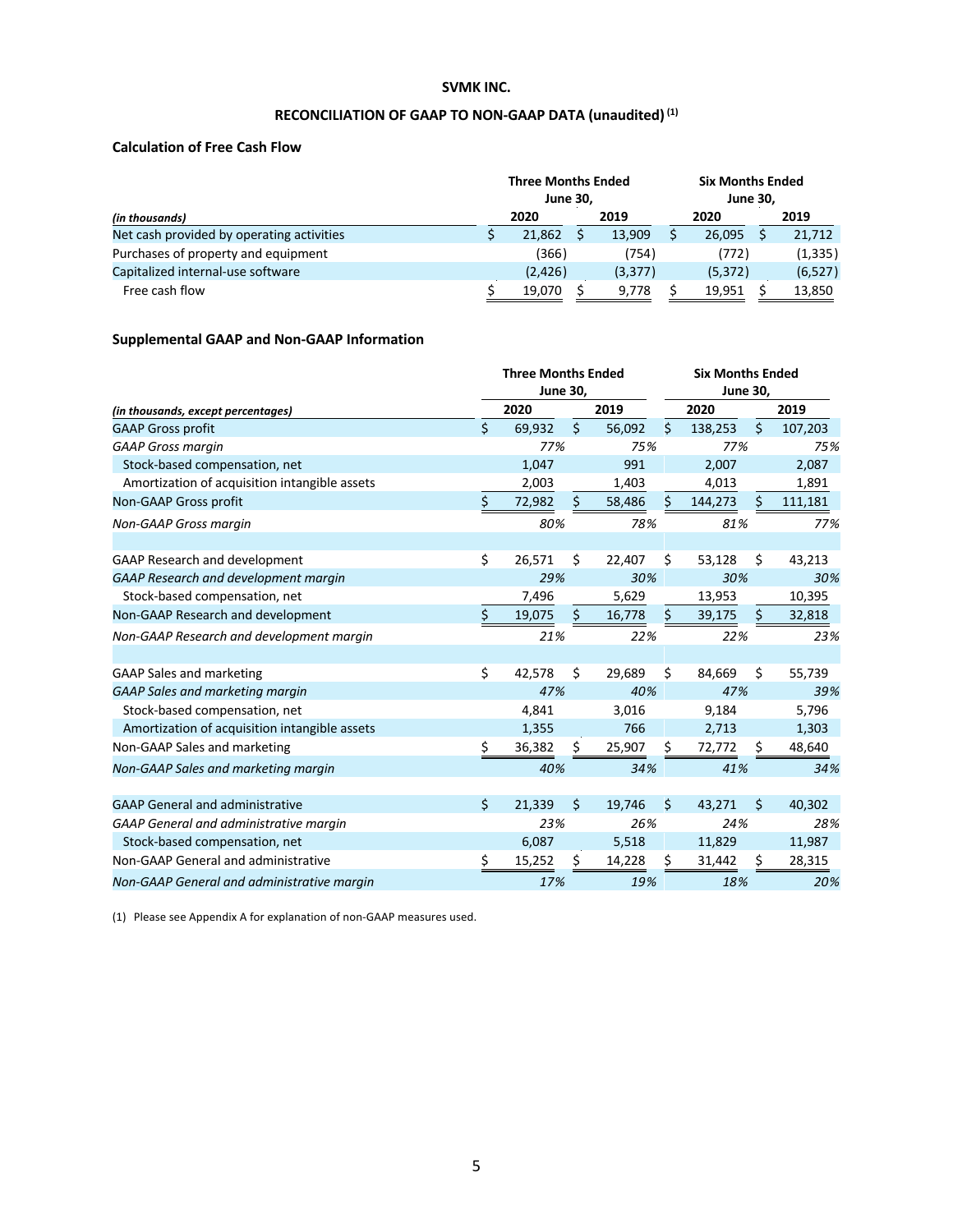#### **SVMK INC. EXPLANATION OF NON-GAAP MEASURES**

To supplement our condensed consolidated financial statements, which are prepared and presented in accordance with US GAAP ("GAAP"), we use the following Non-GAAP financial measures: Non-GAAP (loss) income from operations, Non-GAAP operating margin, Non-GAAP net loss, Non-GAAP net loss per diluted share, Non-GAAP gross profit, Non-GAAP gross margin, Non-GAAP research and development, Non-GAAP research and development margin, Non-GAAP sales and marketing, Non-GAAP sales and marketing margin, Non-GAAP general and administrative, Non-GAAP general and administrative margin, and free cash flow. Our definition for each Non-GAAP measure used is provided below, however a limitation of Non-GAAP financial measures are that they do not have uniform definitions. Accordingly, our definitions for Non-GAAP measures used will likely differ from similarly titled Non-GAAP measures used by other companies thereby limiting comparability.

With regards to the Non-GAAP guidance provided above, a reconciliation to the corresponding GAAP amounts are not provided as the quantification of certain items excluded from each respective Non-GAAP measure, which may be significant, cannot be reasonably calculated or predicted at this time without unreasonable efforts. For example, the Non-GAAP adjustment for stock-based compensation expense, net, requires additional inputs such as number of shares granted and market price that are not currently ascertainable.

*Non-GAAP (loss) income from operations, Non-GAAP operating margin*: We define Non-GAAP (loss) income from operations as GAAP loss from operations excluding stock-based compensation, net, amortization of acquisition intangible assets and restructuring. Non-GAAP operating margin is defined as Non-GAAP (loss) income from operations divided by revenue.

*Non-GAAP net loss, Non-GAAP net loss per diluted share*: We define Non-GAAP net loss as GAAP net loss excluding stock-based compensation, net, amortization of acquisition intangible assets, restructuring and gain on sale of a private company investment. Non-GAAP net loss per diluted share is defined as Non-GAAP net loss divided by the weighted-average shares outstanding.

*Non-GAAP gross profit, Non-GAAP gross margin*: We define Non-GAAP gross profit as GAAP gross profit excluding stock-based compensation, net and amortization of acquisition intangible assets. Non-GAAP gross margin is defined as Non-GAAP gross profit divided by revenue.

*Non-GAAP research and development, Non-GAAP research and development margin*: We define Non-GAAP research and development as GAAP research and development excluding stock-based compensation, net. Non-GAAP research and development margin is defined as Non-GAAP research and development divided by revenue.

*Non-GAAP sales and marketing, Non-GAAP sales and marketing margin*: We define Non-GAAP sales and marketing as GAAP sales and marketing excluding stock-based compensation, net and amortization of acquisition intangible assets. Non-GAAP sales and marketing margin is defined as Non-GAAP sales and marketing divided by revenue.

*Non-GAAP general and administrative, Non-GAAP general and administrative margin*: We define Non-GAAP general and administrative as GAAP general and administrative excluding stock-based compensation, net. Non-GAAP general and administrative margin is defined as Non-GAAP general and administrative divided by revenue.

We use these Non-GAAP measures to compare and evaluate our operating results across periods in order to manage our business, for purposes of determining executive and senior management incentive compensation, and for budgeting and developing our strategic operating plans. We believe that these Non-GAAP measures provide useful information about our operating results, enhance the overall understanding of our past financial performance and future prospects, and allow for greater transparency with respect to key metrics used by our management in evaluating our financial performance and for operational decision making, but they are not meant to be considered in isolation or as a substitute for comparable GAAP measures and should be read only in conjunction with our condensed consolidated financial statements prepared in accordance with GAAP.

We have excluded the effect of the following items from the aforementioned Non-GAAP measures because they are non-cash and/or are non-recurring in nature and because we believe that the Non-GAAP financial measures excluding this item provide meaningful supplemental information regarding operational performance and liquidity. We further believe this measure is useful to investors in that it allows for greater transparency to certain line items in our financial statements and facilitates comparisons to historical operating results and comparisons to peer operating results. A description of the Non-GAAP adjustments for the above measures is as follows: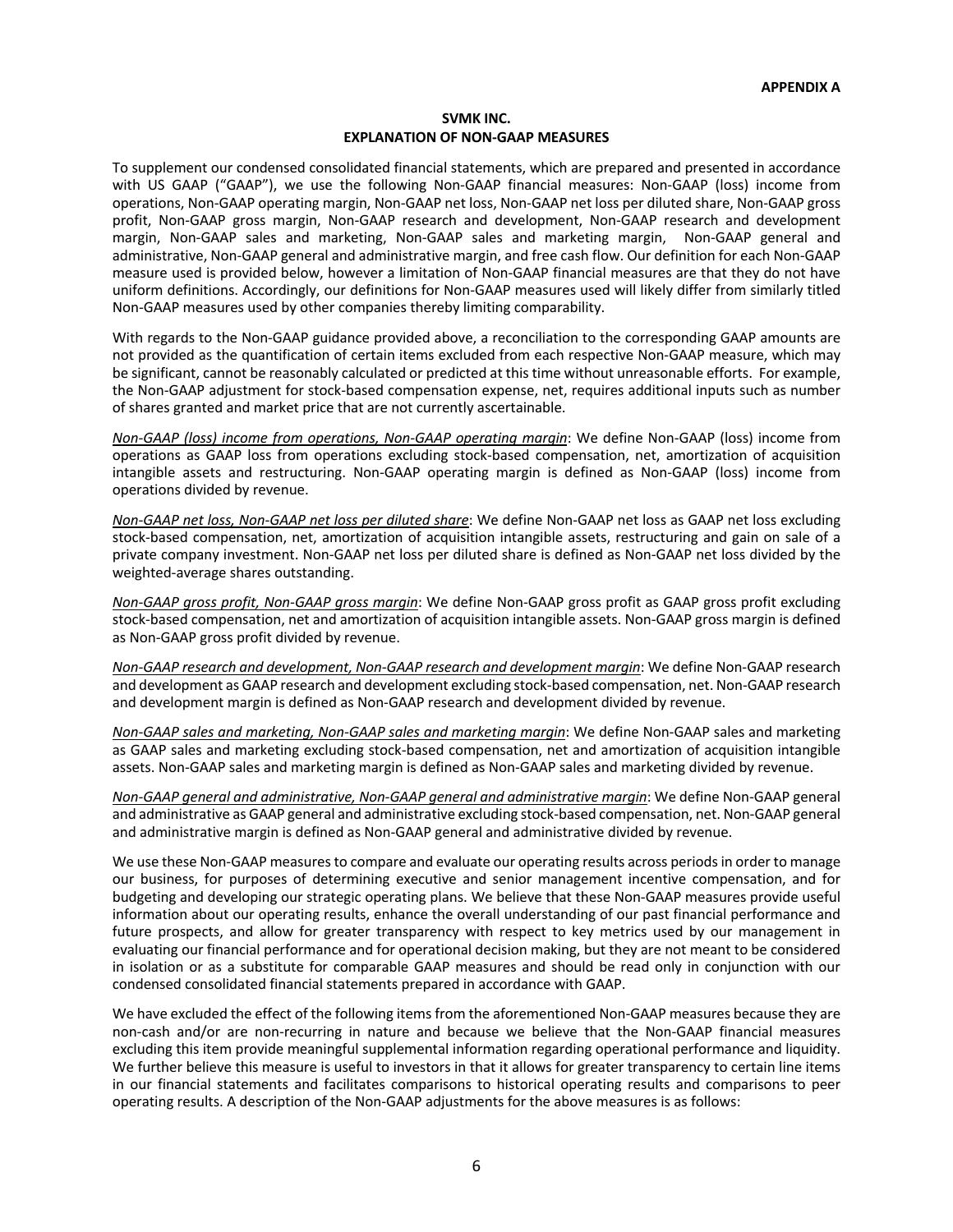- Stock-based compensation, net: We incur stock based-compensation expense on a GAAP basis resulting from equity awards granted to our employees. Although stock-based compensation is a key incentive offered to our employees, and we believe such compensation contributed to the revenues earned during the periods presented and also believe it will contribute to the generation of future period revenues, we continue to evaluate our business performance excluding stock-based compensation expenses. Stock-based compensation expenses will recur in future periods.
- Amortization of intangible assets: We incur amortization expense on intangible assets on a GAAP basis resulting from prior acquisitions. Amortization of acquired intangible assets is inconsistent in amount and frequency and is significantly affected by the timing and size of any acquisitions. Investors should note that the use of intangible assets contributed to our revenues earned during the periods presented and will contribute to our future period revenues as well. Amortization of acquired intangible assets will recur in future periods.
- Restructuring: Restructuring expenses consist of employee severance and other exit costs. We believe it is useful for investors to understand the effects of these items on our total operating expenses. We expect that restructuring costs will generally diminish over time with respect to past acquisitions and/or strategic initiatives. However, we may incur these expenses in future periods in connection with any new acquisitions and/or strategic initiatives.
- Gain on sale of a private company investment: Gain on sale of a private company investment was recognized on a GAAP basis resulting from the sale of certain corporate assets. We expect that such transactions will be infrequent in occurrence and are therefore excluded from our Non-GAAP results as they do not otherwise relate to our core business operations.

For more information on the Non-GAAP financial measures, please see the "Reconciliation of GAAP to Non-GAAP Data" section of this press release. The accompanying tables provide details on the GAAP financial measures that are most directly comparable to the Non-GAAP financial measures and the related reconciliations between those financial measures.

*Free cash flow:* We define free cash flow as GAAP net cash provided by operating activities less purchases of property and equipment and capitalized internal-use software. We consider free cash flow to be an important measure because it measures our liquidity after deducting capital expenditures for purchases of property and equipment and capitalized software development costs, which we believe provides a more accurate view of our cash generation and cash available to grow our business. We expect to generate positive free cash flow over the long term. Free cash flow has limitations as an analytical tool, and it should not be considered in isolation or as a substitute for analysis of other GAAP financial measures, such as net cash provided by operating activities. Some of the limitations of free cash flow are that free cash flow does not reflect our future contractual commitments and may be calculated differently by other companies in our industry, limiting its usefulness as a comparative measure.

### **Safe Harbor Statement**

"Safe Harbor" statement under the Private Securities Litigation Reform Act of 1995: This press release may contain forward-looking statements about our financial outlook, outstanding shares, products, including our investments in products, technology and other key strategic areas. The achievement of the matters covered by such forwardlooking statements involves risks, uncertainties and assumptions. If any of these risks or uncertainties materialize or if any of the assumptions prove incorrect, the company's results could differ materially from the results expressed or implied by the forward-looking statements the company makes.

The risks and uncertainties referred to above include - but are not limited to - risks related to the COVID-19 coronavirus pandemic; our ability to retain and upgrade customers; our revenue growth rate; our brand; our marketing strategies; our self-serve business model; the length of our sales cycles; the growth and development of our salesforce; security measures; expectations regarding our ability to timely and effectively scale and adapt existing technology and network infrastructure to ensure that our products and services are accessible at all times; competition; our debt; revenue recognition; our ability to manage our growth; our culture and talent; our data centers; privacy, security and data transfer concerns, as well as changes in regulations, which could impact our ability to serve our customers or curtail our monetization efforts; litigation and regulatory issues; expectations regarding the return on our strategic investments; execution of our plans and strategies, including with respect to mobile products and features and expansion into new areas and businesses; our international operations; intellectual property; the application of U.S. and international tax laws on our tax structure and any changes to such tax laws; acquisitions we have made or may make in the future; the price volatility of our common stock; and general economic conditions.